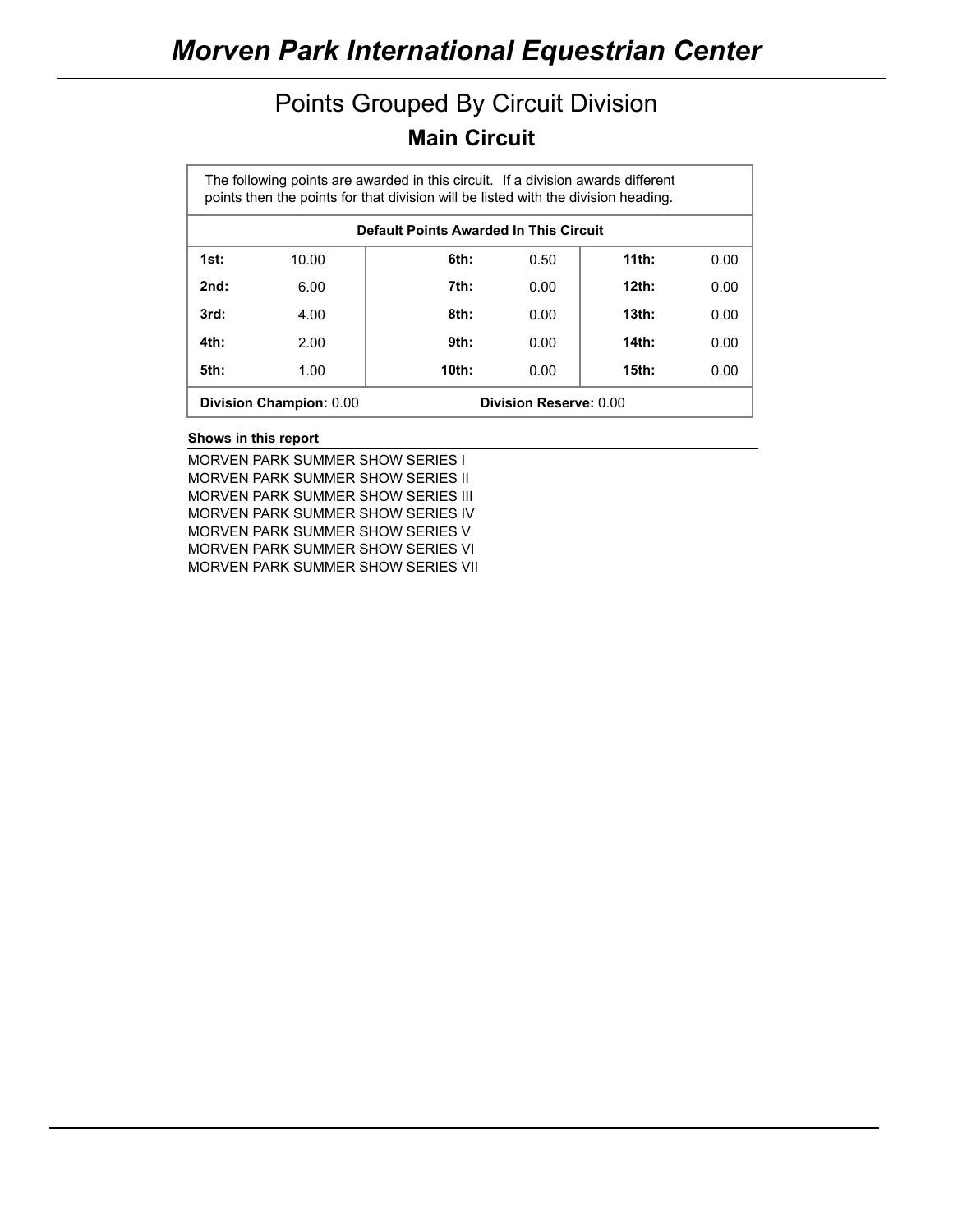#### *Circuit Points Ranking*

|                         |                                        |                                         | <b>Division: ADULT HUNTER (0)</b>                        |                                            |            |               |
|-------------------------|----------------------------------------|-----------------------------------------|----------------------------------------------------------|--------------------------------------------|------------|---------------|
| Rank                    | Horse                                  | Owner                                   | <b>Owner Address</b>                                     | Rider (may be others)                      | Type / Age | Points        |
| 1                       | SWEET AS GOLD                          | PILARSKI, BRITTANY                      | <b>RESTON VA</b>                                         | PILARSKI, BRITTANY                         |            | 30.00         |
| $\mathbf{2}$            | <b>KESTREL</b>                         | ZIMMERMAN, MELISSA                      | <b>FINCASTLE VA</b>                                      | ZIMMERMAN, MELISSA                         |            | 26.00         |
| 3                       | <b>KESTREL</b>                         | ZIMMERMAN, MELISSA                      | <b>FINCASTLE VA</b>                                      | ZIMMERMAN, MELISSA                         |            | 22.00         |
| 4                       | <b>TARANTINO</b>                       | LEWIS, AMY                              | <b>FAIRFAX STATION VA</b>                                | LEWIS, AMY                                 |            | 16.00         |
| 5                       | LEESBURG STORM                         | DESTANLEY, BETH                         | LEESBURG VA                                              | BETTENCOURT,<br><b>NATALIE</b>             |            | 15.50         |
| 6                       | <b>GAME BOY</b>                        | MARRA, RACHEL DEMURO                    | LEESBURG VA                                              | MARRA, RACHEL<br><b>DEMURO</b>             |            | 12.50         |
| 7                       | <b>ENCHANTING</b>                      | N/A GOOD ROTHSTEIN, KIRSTEN             | <b>MCLEAN VA</b>                                         | <b>GOOD ROTHSTEIN,</b><br><b>KIRSTEN</b>   |            | 6.00          |
| 8                       | WILLIAMSBURG                           | ROWAN, STEPHANIE                        | ALDIE VA                                                 | ROWAN, STEPHANIE                           |            | 5.00          |
| 9                       | <b>SEMPER FI</b>                       | JAROSZ, RACHEL                          | <b>MCLEAN VA</b>                                         | JAROSZ, RACHEL                             |            | 4.00          |
| 10                      | <b>GQ'S D'MITRI</b>                    | FLIS, KRISTI                            | <b>FALLS CHURCH VA</b>                                   | FLIS, KRISTI                               |            | 1.50          |
| 11                      | CANDELINO                              | PRUITT, ELAINE                          | <b>FREDERICKSBURG VA</b>                                 | PRUITT, ELAINE                             |            | 0.00          |
| 11                      | <b>SAN FRANCISCO</b>                   | N/A POZZI, HORSES                       | XXX VA                                                   | TOLKAN, JULIS                              |            | 0.00          |
| Rank                    | Horse                                  | Owner                                   | Division: CHILD/ADULT JUMPER (0)<br><b>Owner Address</b> | Rider (may be others)                      | Type / Age | Points        |
| 1                       | <b>GENEROSA MK</b>                     | ROLLING ACRES                           | <b>BROOKEVILLE MD</b>                                    | CASE, CIERRA                               |            | 40.00         |
| $\overline{\mathbf{2}}$ | KADIE'S HORSEPLAY                      | N/A RUDERMAN, LIAM                      | XXX VA                                                   | RUDERMAN, LIAM                             |            | 20.00         |
| 3                       | PAINT THE WIND                         | WYMAN, MAYA                             | MIDDLEBURG VA                                            | WYMAN, MAYA                                |            | 16.00         |
| 4                       | KADIE'SHORSEPLAY                       | RUDERMAN, DANIELLE                      | <b>BLUEMONT VA</b>                                       | RUDERMAN, LIAM                             |            | 14.00         |
| 5                       | DE NOVO                                | SCHRAMM-STROSSER,                       | <b>WASHINGTON DC</b>                                     | SCHRAMM-STROSSER,                          |            | 12.00         |
|                         |                                        | <b>MEREDITH</b>                         |                                                          | <b>MEREDITH</b>                            |            |               |
| 6                       | <b>BLUE STAR</b>                       | LAVERY, CATHERINE                       | VA                                                       | WOLF, SAGE                                 |            | 10.00         |
| 7                       | <b>NASHVILLE</b>                       | LOHR EQUESTRIAN LLC                     | <b>WARRENTON VA</b>                                      | LOHR, HELEN                                |            | 8.00          |
| 8                       | <b>WINSTON</b>                         | N/A ROSSI, ANGELINA                     | XXX VA                                                   | ROSSI, ANGELINA                            |            | 4.50          |
| 9                       | CASTLECOMB                             | TOOLE, KATIE                            | <b>LEESBURG VA</b>                                       | TOOLE, KATIE                               |            | 3.50          |
|                         |                                        |                                         | Division: CHILDREN'S HUNTER (0)                          |                                            |            |               |
| Rank                    | Horse                                  | Owner                                   | <b>Owner Address</b>                                     | Rider (may be others)                      | Type / Age | Points        |
| 1                       | PETER PARKER                           | CONDRELL, JADE                          | MIDDLEBURG VA                                            | CONDRELL, JADE                             |            | 34.50         |
| $\mathbf{2}$            | <b>CZYROX</b>                          | N/A WANG, JESSIE                        | XXX VA                                                   | WANG, JESSIE                               |            | 15.00         |
| 3                       | <b>EMERGENT</b>                        | MUELLER, TIFFANY                        | MIDDLEBURG VA                                            | ADAMS, LILY                                |            | 14.00         |
| 4                       | <b>TRENDING</b>                        | TAYLOR, ABBIE                           | DC                                                       | ARWINE, PATTY                              |            | 12.00         |
| 5                       | <b>CZYROX</b>                          | WANG, JESSIE                            | MIDDLEBURG VA                                            | WANG, JESSIE                               |            | 11.00         |
| 6                       | RHUMBA MARU                            | TURNER, JANE                            | PURCELLVILLE VA                                          | <b>KELLY, BROOKE</b>                       |            | 10.00         |
| 6<br>7                  | <b>SOCKRATES</b>                       | FOXCROFT SCHOOL,.                       | MIDDLEBURG VA                                            | HILL, ALEXA                                |            | 10.00<br>8.50 |
| 8                       | <b>CZECH MATE</b><br><b>CLOUD NINE</b> | HAUSMAN, LISA<br><b>WIECZOREK, NINA</b> | POTOMAC FALLS VA<br>VA                                   | <b>BUYTENHUYS, MOLLY</b><br>CROSS, KENNEDY |            | 7.00          |
| 9                       | CARLYLE                                | N/A HELIGMANN, KATHRYN                  | XXX VA                                                   | ELLIOT, CARLY                              |            | 6.00          |
| 10                      | CAMERON                                | TOLKAN, JULIA                           | <b>WASHINGTON DC</b>                                     | TOLKAN, EMMA                               |            | 4.00          |
| 10                      | <b>SH HAT TRICK</b>                    | ELLIS, GINA                             | DE                                                       | LAVIOLETTE, ELIZA                          |            | 4.00          |
| 11                      | <b>FLORA DELYS</b>                     | MELK, LISAMARIE                         | СT                                                       | TOLKAN, EMMA                               |            | 2.00          |
| 12                      | <b>RIVERSIDE</b>                       | WALIGURA-DIEMAR, JILL                   | VA                                                       | MANSFIELD, LILLIAN                         |            | 1.50          |
|                         |                                        |                                         | <b>Division: GREEN HUNTER (0)</b>                        |                                            |            |               |
| Rank                    | Horse                                  | Owner                                   | <b>Owner Address</b>                                     | Rider (may be others)                      | Type / Age | Points        |
| $\mathbf{1}$            | ZINFANDEL                              | RIGLER, MAEVE                           | <b>HAMILTON VA</b>                                       | CATLEDGE, TIFFANY                          |            | 22.00         |
| $\mathbf{2}$            | <b>EMERGENT</b>                        | MUELLER, TIFFANY                        | MIDDLEBURG VA                                            | MUELLER, TIFFANY                           |            | 20.00         |
| $\mathbf 2$             | <b>GRAYSON</b>                         | N/A CRITTENBERGER, DALE                 | ALDIE VA                                                 | <b>HASTINGS, ERIN</b>                      |            | 20.00         |
| 3                       | <b>STELLAR AFFAIR</b>                  | SIKORSKI, ANNIE                         | <b>WARRENTON VA</b>                                      | SIKORSKI, ANNIE                            |            | 12.00         |
| 4                       | CANDID                                 | N/A KIRKPATRICK, MELISSA                | <b>HERDON VA</b>                                         | <b>HASTINGS, ERIN</b>                      |            | 11.00         |
| 5                       | QUINTANO                               | ROTHSTEIN, ANDREA                       | <b>STRASBURG VA</b>                                      | FICKLIN, MARYRUSSELL                       |            | 10.50         |
| 6                       | MY RINA                                | N/A WOODWORTH, EMMA                     | XXX VA                                                   | WOLFRAM, SAMANTHA                          |            | 10.00         |
| 6                       | <b>TSUNAMI</b>                         | CLARK, ASHLEY                           | VA                                                       | WOLFRAM, SAMANTHA                          |            | 10.00         |
| 7                       | THRILLER VD<br><b>BERGSEHOEVEN Z</b>   | CADE, PAIGE                             | MIDDLEBURG VA                                            | WOLFRAM, SAMANTHA                          |            | 6.00          |
| 8                       | EHF LONDON TIME                        | VON GUMPPENBERG, CLAUDIA                | МA                                                       | WOLFRAM, SAMANTHA                          |            | 5.00          |
| 8                       | <b>PARFAIT</b>                         | FOLENS, NATASCHA                        | <b>GREAT FALLS VA</b>                                    | FOLENS, NATASCHA                           |            | 5.00          |
| 9                       | <b>CENTRIST</b>                        | GLOVER, JULEANNA                        | ALDIE VA                                                 | GLOVER, JULEANNA                           |            | 3.00          |
| 10                      | <b>VERITAS</b>                         | D'ANCA, KATRINA                         | PA                                                       | WOLFRAM, SAMANTHA                          |            | 2.00          |
| 11                      | CASTAWAY                               | <b>BABBINGTON, JULIA</b>                | ALEXANDRIA VA                                            | <b>BABBINGTON, JULIA</b>                   |            | 1.50          |
| 12                      | <b>BRENDEN</b>                         | WULF CREST FARM, .                      | LEESBURG VA                                              | ALBELDA, EDEN                              |            | 1.00          |
| 12                      | REMARKABLE U                           | CLARK, MARA                             | LEESBURG VA                                              | CLARK, MARA                                |            | 1.00          |
| 13                      | <b>MATERIAL GIRL</b>                   | SCARRY, LAUREN                          | ALEXANDRIA VA                                            | <b>SCARRY, LAUREN</b>                      |            | 0.50          |
| 13                      | SASHA AFF                              | LOWE, SARAH                             | SHEPHERDSTOWN WV                                         | LOWE, SARAH                                |            | 0.50          |
| 14                      | <b>MOONWALK</b>                        | SHAMESS, SARAH                          | MCLEAN VA                                                | SHAMESS, SARAH                             |            | 0.00          |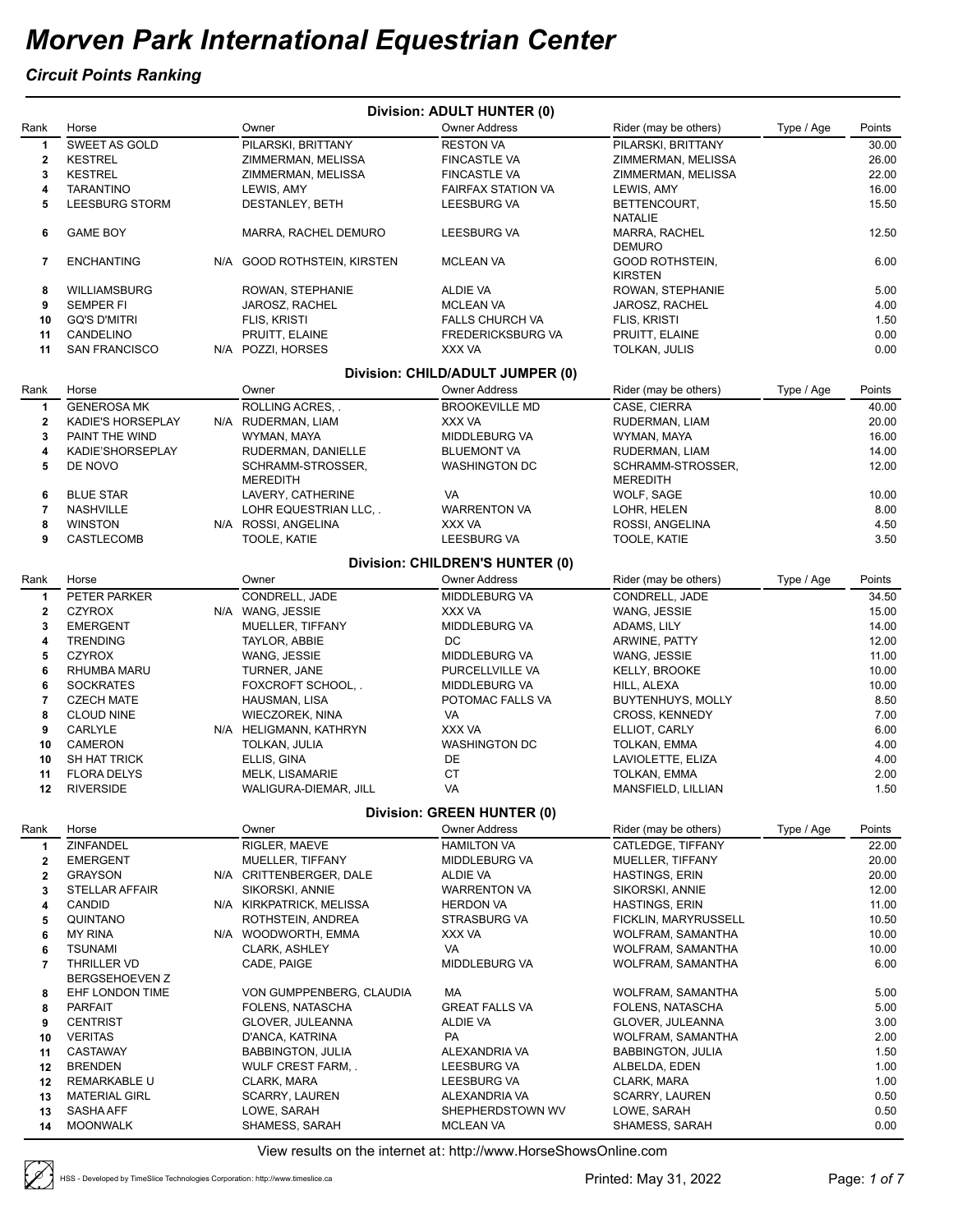#### *Circuit Points Ranking*

|                         |                                     |                          | Division: HOPEFUL HUNTER (0)                            |                          |            |        |
|-------------------------|-------------------------------------|--------------------------|---------------------------------------------------------|--------------------------|------------|--------|
| Rank                    | Horse                               | Owner                    | <b>Owner Address</b>                                    | Rider (may be others)    | Type / Age | Points |
| $\mathbf{1}$            | <b>CARMINA</b>                      | RUTLEDGE, COLLEEN        | <b>FREDERICK MD</b>                                     | HUTCHINS, JORDYN         |            | 20.00  |
| 1                       | ZACHARIAH                           | LELAND, BRUCE            | LEESBURG VA                                             | <b>WELCH, GABRIELLA</b>  |            | 20.00  |
| $\mathbf 2$             | <b>BEST DAY EVER</b>                | QUIET HAVEN FARM LLC, .  | <b>CLIFTON VA</b>                                       | <b>GREINER, SLOANE</b>   |            | 16.00  |
| 3                       | <b>AMBER</b>                        | <b>VOLKMAN, NICOLE</b>   | MIDDLEBURG VA                                           | <b>VOLKMAN, NICOLE</b>   |            | 11.00  |
| 4                       | 50 SHADES                           | N/A BOEHM, IRENE         | <b>MCLEAN VA</b>                                        | CLARK, AIDEN             |            | 10.00  |
| 4                       | <b>COLERIDGE</b>                    | N/A CRITTENBERGER, DALE  | ALDIE VA                                                | DAVIDSON, LYDIA          |            | 10.00  |
| 4                       | <b>NOBLE KNIGHT</b>                 | N/A ECCLES, JENNIFER     | <b>FAIRFAX VA</b>                                       | ECCLES, JENNIFER         |            | 10.00  |
| 5                       | <b>NANDOR</b>                       | LOHR EQUESTRIAN LLC, .   | <b>WARRENTON VA</b>                                     | LOHR, HELEN              |            | 8.50   |
| 6                       | <b>DAMINGO</b>                      | EICHNER, CAROL           | <b>LOVETTSVILLE VA</b>                                  | DIEMAR, IRELYN           |            | 8.00   |
| 7                       | <b>HIGH SOCIETY</b>                 | N/A KIRKPATRICK, MELISSA | <b>HERDON VA</b>                                        | KIRKPATRICK, MELISSA     |            | 6.50   |
| 8                       | ORCHARD HILLS<br>DIPPED IN GOLD     | THOMAS, ALLIE ROSS       | MIDDLEBURG VA                                           | THOMAS, ALLIE ROSS       |            | 6.00   |
| 9                       | AS YOU WISH                         | LIN, FIONA               | ROCKVILLE MD                                            | LIN, FIONA               |            | 4.00   |
| 9                       | <b>EASY CHEESY</b>                  | YATES, ALYSSA            | <b>FREDERICK MD</b>                                     | YATES, ALYSSA            |            | 4.00   |
| 9                       | HALF-A-STASH                        | CRONIN, MARGAUX          | ALEXANDRIA VA                                           | CRONIN, MARGAUX          |            | 4.00   |
| 10                      | <b>BELLA</b>                        | N/A MACON, ELLE          | XXX VA                                                  | MACON, ELLE              |            | 1.00   |
| 10                      | <b>OLLIE OXENFREE</b>               | YOUNG, TERRI             | <b>LEESBURG VA</b>                                      | BRANDON, TESSA           |            | 1.00   |
| 11                      | <b>GO GET THE GREEN</b>             | <b>FOXROCK STABLES,</b>  | <b>LEESBURG VA</b>                                      | SCHAEFFER,<br>SAMANTHA   |            | 0.50   |
| 11                      | <b>SHARKS AND</b><br><b>MINNOWS</b> | N/A WULF CREST FARM, .   | <b>LEESBURG VA</b>                                      | <b>IRWIN, SHELBY</b>     |            | 0.50   |
|                         |                                     |                          | Division: HOPEFUL JUMPER (0)                            |                          |            |        |
| Rank                    | Horse                               | Owner                    | <b>Owner Address</b>                                    | Rider (may be others)    | Type / Age | Points |
| $\mathbf{1}$            | <b>COUGHAR</b>                      | <b>VAUGHEY, BRIDGET</b>  | <b>VIENNA VA</b>                                        | SANTOS, MADDIE           |            | 27.50  |
| $\mathbf{2}$            | <b>CARRINGTON SR</b>                | <b>KEANE, SCARLETT</b>   | <b>WATERFORD VA</b>                                     | <b>KEANE, SCARLETT</b>   |            | 18.00  |
| $\mathbf 2$             | PARDON MY DUST                      | KAMATARIS, ALISON        | ALEXANDRIA VA                                           | KAMATARIS, TAYLOR        |            | 18.00  |
| 3                       | <b>BOGOTA CAR</b>                   | COHEN, MELINDA           | ADAMSTOWN MD                                            | <b>MALLIN, BROOKE</b>    |            | 16.00  |
| 3                       | <b>SUNSHINE GIRL 15</b>             | SIKORSKI, ANNIE          | <b>WARRENTON VA</b>                                     | SIKORSKI, ANNIE          |            | 16.00  |
| 4                       | LAGUNA BALOU                        | MILNER, LAUREN           | ROUND HILL VA                                           | MILNER, LAUREN           |            | 10.00  |
| 5                       | <b>MACARTHUR PARK</b>               | DALY, COLIN              | RECTORTOWN VA                                           | TUCKER, SARA             |            | 8.00   |
| 6                       | <b>POURDIRE</b>                     | JOHNSON, ELLA            | VA                                                      | <b>JACKSON, SIERRA</b>   |            | 7.00   |
| 7                       | <b>LINCARA TWF</b>                  | RANKE, SANDRA            | PURCELLVILLE VA                                         | RANKE, SANDRA            |            | 6.00   |
| $\overline{\mathbf{r}}$ | <b>MARLIGS</b>                      | WARD, JULIA              | MD                                                      | DUNN, JOANNA             |            | 6.00   |
| 8                       | LUKA BLUE P                         | CREGO, LISA              | DELAPLANE VA                                            | CREGO, LISA              |            | 3.00   |
| 9                       | <b>HESTERBEAKS</b>                  | <b>WRIGHT, KENZIE</b>    | <b>LEESBURG AL</b>                                      | <b>WRIGHT, KENZIE</b>    |            | 2.50   |
|                         |                                     |                          | Division: HUNTER DERBY (0)                              |                          |            |        |
| Rank                    | Horse                               | Owner                    | <b>Owner Address</b>                                    | Rider (may be others)    | Type / Age | Points |
| 1                       | <b>BLISS</b>                        | SCHEURICH, JENNIFER      | <b>WATERFORD VA</b>                                     | QADIRI, ZOYA             |            | 10.00  |
| 1                       | SWEET AS GOLD                       | PILARSKI, BRITTANY       | <b>RESTON VA</b>                                        | PILARSKI, BRITTANY       |            | 10.00  |
| $\mathbf{2}$            | <b>AURORA</b>                       | <b>GRAEFF, MARY KATE</b> | VA                                                      | DEL CORSO, CAROLINE      |            | 6.00   |
| $\mathbf 2$             | CASSIUS <sub>1</sub>                | BEEMAN, BETHANN          | MIDDLEBURG VA                                           | WEBB, CHRISTOPHER        |            | 6.00   |
| 3                       | <b>RHUMBA MARU</b>                  | TURNER, JANE             | PURCELLVILLE VA                                         | KELLY, BROOKE            |            | 4.00   |
| 3                       | <b>VIOLA BF</b>                     | TAYLOR, HELEN            | <b>MCLEAN VA</b>                                        | TAYLOR, HELEN            |            | 4.00   |
| 4                       | <b>CLOUD NINE</b>                   | WIECZOREK, NINA          | VA                                                      | CROSS, KENNEDY           |            | 2.00   |
| 4                       | <b>JAMAL Z</b>                      | SULLIVAN, DELANEY        | <b>HAMILTON VA</b>                                      | SULLIVAN, DELANEY        |            | 2.00   |
| 5                       | <b>DIAMONTE</b>                     | N/A BALLANTINE, DAISY    | <b>ARLINGTON VA</b>                                     | <b>BALLANTINE, DAISY</b> |            | 1.00   |
| 5                       | <b>ELECTRIK</b>                     | BYYNY, JAN               | VA                                                      | WYMAN, MAYA              |            | 1.00   |
| 6                       | <b>SAMBALINA</b>                    | SULLIVAN, KELSEY         | <b>HAMILTON VA</b>                                      | SULLIVAN, SALLY          |            | 0.50   |
| 6                       | <b>TRENDING</b>                     | TAYLOR, ABBIE            | DC                                                      | ARWINE, PATTY            |            | 0.50   |
| 7                       | <b>BIG BAD BUNNY</b>                | JONES, AUBREY            | <b>FREDERICK MD</b>                                     | JONES, AUBREY            |            | 0.00   |
| 7                       | <b>DAPPER DAN</b>                   | FOXCROFT SCHOOL,.        | MIDDLEBURG VA                                           | MUNOZ, ISABELLE          |            | 0.00   |
| 7                       | <b>PARFAIT</b>                      | FOLENS, NATASCHA         | <b>GREAT FALLS VA</b>                                   | FOLENS, NATASCHA         |            | 0.00   |
| $\overline{7}$          | <b>SEMPER FI</b>                    | JAROSZ, RACHEL           | <b>MCLEAN VA</b><br>Division: HUNTER PLEASURE HORSE (0) | JAROSZ, RACHEL           |            | 0.00   |
| Rank                    | Horse                               | Owner                    | <b>Owner Address</b>                                    | Rider (may be others)    | Type / Age | Points |
| 1                       | AMBER                               | <b>VOLKMAN, NICOLE</b>   | MIDDLEBURG VA                                           | <b>VOLKMAN, NICOLE</b>   |            | 33.00  |
| 2                       | <b>CALLA LILLY</b>                  | YOUNG, TERRI             | LEESBURG VA                                             | <b>BRANDON, TESSA</b>    |            | 26.00  |
| 3                       | <b>JOURNEY</b>                      | MCCARTNEY, IAN           | <b>MCLEAN VA</b>                                        | HAVENSTEIN, FRENDA       |            | 22.00  |
| 4                       | <b>CENTRIST</b>                     | GLOVER, JULEANNA         | ALDIE VA                                                | GLOVER, JULEANNA         |            | 21.00  |
| 5                       | RHUMBA MARU                         | TURNER, JANE             | PURCELLVILLE VA                                         | <b>KELLY, BROOKE</b>     |            | 17.00  |
| 6                       | <b>QUIET STORM II</b>               | N/A CIPPEL, MAUREEN      | XXX VA                                                  | CIPPEL, MAUREEN          |            | 16.00  |
| 7                       | <b>ACCOUNTABILITY</b>               | IOVINO, KAREN            | <b>BLUEMONT VA</b>                                      | IOVINO, KAREN            |            | 10.00  |
|                         | CHECK                               |                          |                                                         |                          |            |        |
| 7                       | <b>DIACHICCO</b>                    | <b>BELL, CINDA</b>       | <b>FAIRFAX VA</b>                                       | <b>BELL, CINDA</b>       |            | 10.00  |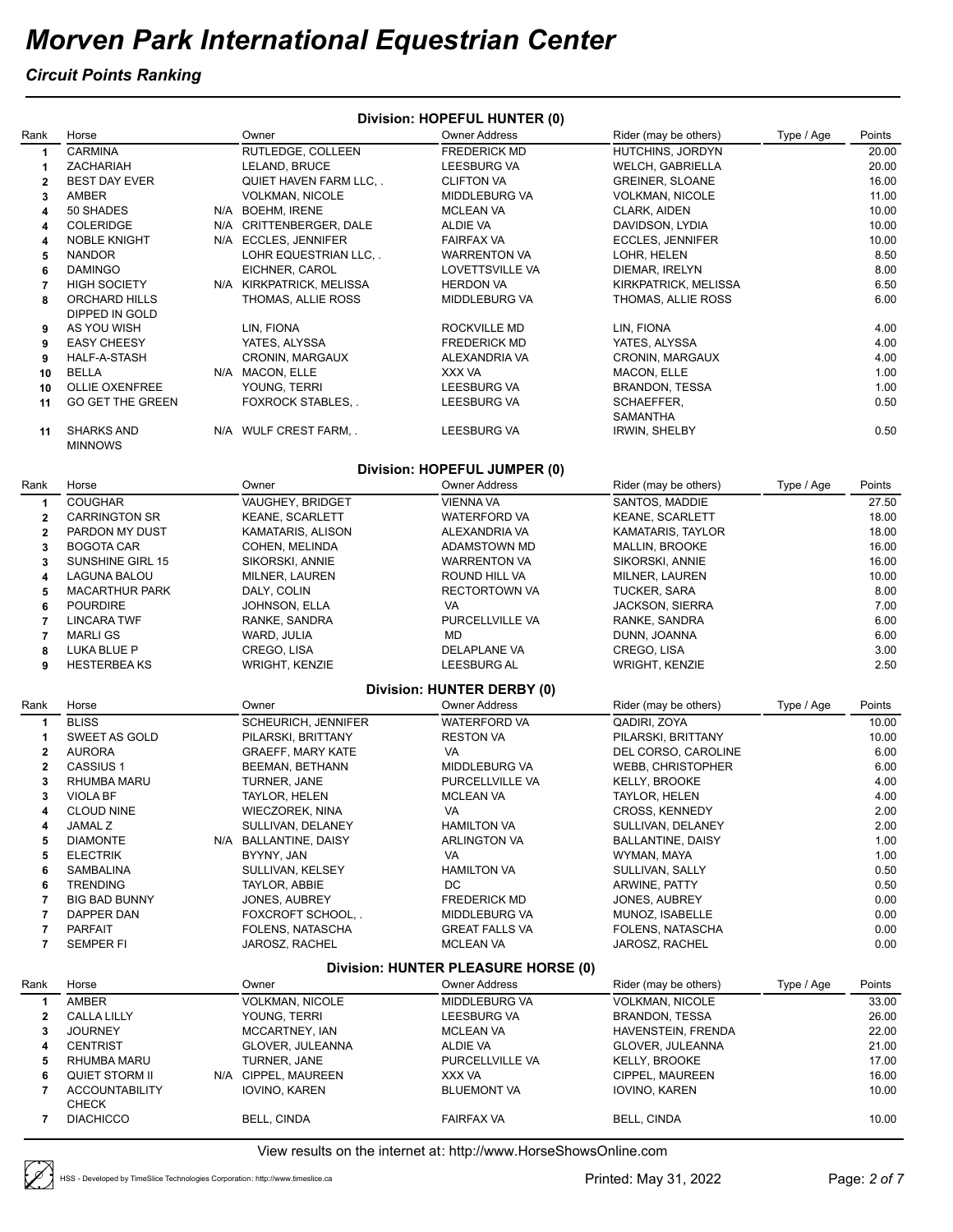#### *Circuit Points Ranking*

|                |                                       |                                  | Division: HUNTER PLEASURE HORSE (0) (Cont'd) |                               |            |        |
|----------------|---------------------------------------|----------------------------------|----------------------------------------------|-------------------------------|------------|--------|
| Rank           | Horse                                 | Owner                            | <b>Owner Address</b>                         | Rider (may be others)         | Type / Age | Points |
| $\overline{7}$ | RF FACTOR                             | N/A KELLY, LISA                  | XXX VA                                       | KELLY, LISA                   |            | 10.00  |
| 7              | <b>WILLIAMSBURG</b>                   | ROWAN, STEPHANIE                 | ALDIE VA                                     | ROWAN, STEPHANIE              |            | 10.00  |
| 8              | EL CUBANO                             | N/A KNIGHT, EVA                  | XXX VA                                       | KNIGHT, EVA                   |            | 7.00   |
| 8              | <b>WESCOTT KS</b>                     | EICHNER, CAROL                   | ALDIE VA                                     | MANSFIELD, LILLIAN            |            | 7.00   |
| 9              | <b>CASTAWAY</b>                       | <b>BABBINGTON, JULIA</b>         | ALEXANDRIA VA                                | <b>BABBINGTON, JULIA</b>      |            | 5.50   |
| 10             | HALF-A-STASH                          | CRONIN, MARGAUX                  | ALEXANDRIA VA                                | CRONIN, MARGAUX               |            | 5.00   |
| 11             | <b>BE SMART</b>                       | VANSANT, LESLIE                  | MIDDLEBURG VA                                | VANSANT, LESLIE               |            | 4.00   |
| 12             | <b>RIVERSIDE</b>                      | WALIGURA-DIEMAR, JILL            | VA                                           | MANSFIELD, LILLIAN            |            | 2.50   |
| 13             | <b>BAUS</b>                           | RANDALL, AMY                     | <b>LEESBURG VA</b>                           | HUBER, MARCI                  |            | 2.00   |
| 14             | <b>BLUENCIAGA</b>                     | FIRST BLUE LLC, .                | NY.                                          | NGUYEN, KAREN                 |            | 0.50   |
| 14             | <b>GO GET THE GREEN</b>               | <b>FOXROCK STABLES,</b>          | <b>LEESBURG VA</b>                           | SCHAEFFER,<br>SAMANTHA        |            | 0.50   |
|                |                                       |                                  | Division: HUNTER PLEASURE PONY (0)           |                               |            |        |
| Rank           | Horse                                 | Owner                            | <b>Owner Address</b>                         | Rider (may be others)         | Type / Age | Points |
| 1              | <b>FAIRCOURT ICEWINE</b>              | SPANU, ABBY                      | <b>MD</b>                                    | ARNOTO, KINLEY                |            | 46.00  |
| $\mathbf{2}$   | <b>SUNDANCE</b>                       | TURNER, JANE                     | SOUTH RIDING VA                              | FREEMAN, SAVANNAH             |            | 26.00  |
| 3              | <b>BEST DAY EVER</b>                  | QUIET HAVEN FARM LLC, .          | <b>CLIFTON VA</b>                            | <b>GREINER, SLOANE</b>        |            | 24.00  |
| 4              | <b>LOAFERS LODGE</b>                  | <b>HELFRICH - SMITH, MADISON</b> | MIDDLEBURG VA                                | HELFRICH - SMITH,             |            | 22.50  |
|                | PERTER PAN                            |                                  |                                              | <b>MADISON</b>                |            |        |
| 5              | KID ROCK                              | TURNER, JANE                     | SOUTH RIDING VA                              | MCLEAN, MAIA                  |            | 8.00   |
| 6              | <b>FORGET ME KNOT</b>                 | FOX, LINDSAY                     | <b>ALDIE VA</b>                              | CURRAN, MARY                  |            | 5.50   |
| 7              | <b>HARD KNOCK LIFE</b>                | <b>BABBINGTON, JULIA</b>         | ALEXANDRIA VA                                | <b>BABBINGTON, JULIA</b>      |            | 3.00   |
| 8              | ORCHARD HILLS<br><b>SOUTHERN KISS</b> | DURSO, BRYLEE                    | SHEPHERDSTOWN WV                             | DURSO, BRYLEE                 |            | 2.00   |
| 9              | <b>COLERIDGE</b>                      | N/A CRITTENBERGER, DALE          | ALDIE VA                                     | KIRKPATRICK, NATALIE          |            | 1.00   |
| 9              | <b>PIPPIN</b>                         | HUFF, OLIVIA                     | <b>BLUEMONT VA</b>                           | MARTIN, KIM                   |            | 1.00   |
| 9              | SEÑOR SANTANA                         | ROSSBACH, LAURIE                 | ALEXANDRIA VA                                | ROSSBACH, MATILDA             |            | 1.00   |
| 10             | <b>OLLIE OXENFREE</b>                 | YOUNG, TERRI                     | <b>LEESBURG VA</b>                           | BRANDON, TESSA                |            | 0.50   |
| 10             | <b>TASTE THE RAINBOW</b>              | WHYARD, SAVANAH                  | ROUND HILL AL                                | WHYARD, SAVANAH               |            | 0.50   |
|                |                                       |                                  | Division: LEADLINE (0)                       |                               |            |        |
| Rank           | Horse                                 | Owner                            | <b>Owner Address</b>                         | Rider (may be others)         | Type / Age | Points |
| 1              | THE SUN KING                          | DESTANLEY, BETH                  | <b>LEESBURG VA</b>                           | MAUCERI, SOFIA                |            | 12.00  |
| $\mathbf{2}$   | <b>CLOUD COVER</b>                    | O'BRIEN, ALI                     | VA                                           | <b>WHITTED, WILLA</b>         |            | 10.00  |
| $\mathbf 2$    | <b>DAMINGO</b>                        | EICHNER, CAROL                   | LOVETTSVILLE VA                              | <b>WHITTED, WILLA</b>         |            | 10.00  |
| 3              | CARLTON                               | WILLSON-KRESSLER, SARAH          | <b>LEESBURG VA</b>                           | MARTINEZ, EVA                 |            | 4.00   |
| 3              | <b>KID ROCK</b>                       | TURNER, JANE                     | SOUTH RIDING VA                              | <b>MCLEAN, NAIOMI</b>         |            | 4.00   |
| 4              | <b>CROWN ROYALTY</b>                  | HOFFMAN, ADDY                    | SHEPHERDSTOWN WV                             | HOFFMAN, ADDY                 |            | 2.00   |
| 5              | <b>ROMEO</b>                          | MANSFIELD, LILLIAN               | ASHBURN VA                                   | LAWFORD, FIONA                |            | 1.00   |
|                |                                       |                                  | Division: LONG STIRRUP HUNTER (0)            |                               |            |        |
| Rank           | Horse                                 | Owner                            | <b>Owner Address</b>                         | Rider (may be others)         | Type / Age | Points |
| 1              | <b>JOURNEY</b>                        | MCCARTNEY, IAN                   | <b>MCLEAN VA</b>                             | HAVENSTEIN, FRENDA            |            | 40.00  |
| $\mathbf{2}$   | <b>NORTHROP</b>                       | MCCARTNEY, IAN                   | <b>MCLEAN VA</b>                             | DONNEM, CAROLINE              |            | 28.00  |
| 3              | 50 SHADES                             | N/A BOEHM, IRENE                 | <b>MCLEAN VA</b>                             | CLARK, AIDEN                  |            | 26.00  |
| 4              | <b>PAVOLINA</b>                       | FOXCROFT SCHOOL,.                | MIDDLEBURG VA                                | CLARKE, AM                    |            | 14.00  |
| 5              | EL CUBANO                             | N/A KNIGHT, EVA                  | XXX VA                                       | KNIGHT, EVA                   |            | 11.00  |
| 6              | <b>SUNNY</b>                          | MCCARTNEY, IAN                   | <b>MCLEAN VA</b>                             | WOODRUFF,<br><b>ALEXANDRA</b> |            | 9.00   |
|                |                                       |                                  | Division: LOW HUNTER (0)                     |                               |            |        |
| Rank           | Horse                                 | Owner                            | <b>Owner Address</b>                         | Rider (may be others)         | Type / Age | Points |
| 1              | COLERIDGE                             | N/A CRITTENBERGER, DALE          | <b>ALDIE VA</b>                              | DAVIDSON, LYDIA               |            | 30.00  |
| $\mathbf{2}$   | <b>ONIX</b>                           | WULF CREST FARM, .               | <b>LEESBURG VA</b>                           | KLOSKA, EMILY                 |            | 22.00  |
| 3              | <b>BLUENCIAGA</b>                     | FIRST BLUE LLC                   | NY.                                          | NGUYEN, KAREN                 |            | 17.00  |
| 4              | <b>HIGH SOCIETY</b>                   | N/A KIRKPATRICK, MELISSA         | <b>HERDON VA</b>                             | <b>MORRISON, LISA</b>         |            | 16.00  |
| 5              | ORCHARD HILLS                         | THOMAS, ALLIE ROSS               | MIDDLEBURG VA                                | THOMAS, ALLIE ROSS            |            | 10.00  |
|                | DIPPED IN GOLD                        |                                  |                                              |                               |            |        |
| 6              | WORTH THE WAIT                        | MARRA, LAUREN                    | LEESBURG VA                                  | STRUCKMAN, KATE               |            | 8.00   |
| 7              | <b>GO GET THE GREEN</b>               | <b>FOXROCK STABLES,</b>          | LEESBURG VA                                  | SCHAEFFER,                    |            | 7.00   |
|                |                                       |                                  |                                              | SAMANTHA                      |            |        |
| 8              | <b>HARD KNOCK LIFE</b>                | <b>BABBINGTON, JULIA</b>         | ALEXANDRIA VA                                | <b>BABBINGTON, JULIA</b>      |            | 6.00   |
| 8              | <b>KODY</b>                           | WULF CREST FARM, .               | LEESBURG VA                                  | WHITLEY, STELLA               |            | 6.00   |
| 9              | PLEASE WHISPER                        | HLYWIAK, SAHRA                   | BERRYVILLE VA                                | HLYWIAK, SAHRA                |            | 5.00   |
| 10             | <b>ZACHARIAH</b>                      | LELAND, BRUCE                    | LEESBURG VA                                  | <b>WELCH, GABRIELLA</b>       |            | 4.50   |
| 11             | REMARKABLE U                          | CLARK, MARA                      | LEESBURG VA                                  | CLARK, MARA                   |            | 3.00   |
| 12             | <b>BONMAHON WIL DO</b>                | RODRIGUEZ, AMY                   | LEESBURG VA                                  | RODRIGUEZ, AMY                |            | 2.50   |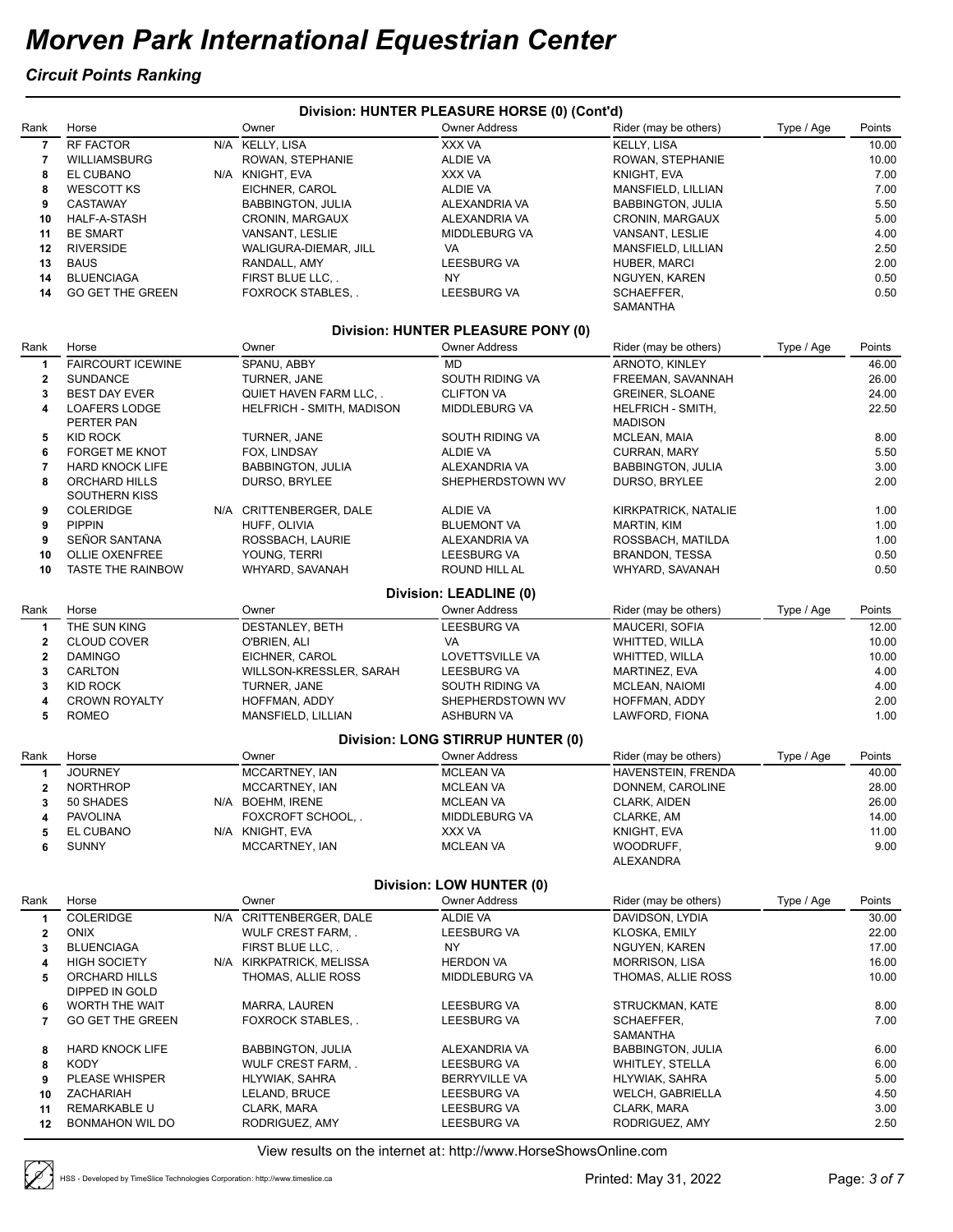#### *Circuit Points Ranking*

|             |                          |                                            | Division: LOW HUNTER (0) (Cont'd) |                       |            |        |
|-------------|--------------------------|--------------------------------------------|-----------------------------------|-----------------------|------------|--------|
| Rank        | Horse                    | Owner                                      | <b>Owner Address</b>              | Rider (may be others) | Type / Age | Points |
| 13          | <b>RIVERSIDE</b>         | WALIGURA-DIEMAR, JILL                      | VA                                | MANSFIELD, LILLIAN    |            | 2.00   |
| 13          | SEÑOR SANTANA            | ROSSBACH, LAURIE                           | ALEXANDRIA VA                     | ROSSBACH, MATILDA     |            | 2.00   |
|             |                          |                                            | Division: LOW JUMPER (0)          |                       |            |        |
| Rank        | Horse                    | Owner                                      | <b>Owner Address</b>              | Rider (may be others) | Type / Age | Points |
| 1           | <b>SOUTHERN</b>          | <b>BEEMAN, BETHANN</b>                     | <b>MIDDLEBURG VA</b>              | WEBB, CHRISTOPHER     |            | 22.00  |
|             | <b>GENTLEMEN CS</b>      |                                            |                                   |                       |            |        |
| 2           | <b>CENTALIA</b>          | LOCKARD, ALEXANDRA                         | <b>MCLEAN VA</b>                  | BRANDON, TESSA        |            | 20.00  |
| 3           | JENUINE LEGACY MF        | HAGEN, JOANNA                              | PURCELLVILLE VA                   | PLASCHKA, CHLOE       |            | 16.00  |
| 4           | <b>BENGT</b>             | STICHMAN, FIELDING                         | <b>WASHINGTON DC DC</b>           | STICHMAN, FIELDING    |            | 14.00  |
| 5           | KIMI                     | MAZZONI, SILVIO                            | <b>HAMILTON VA</b>                | MAZZONI, SILVIO       |            | 12.00  |
| 6           | <b>DESIGNER SHINER</b>   | TRIPPE, LAUREN                             | <b>WASHINGTON DC</b>              | TRIPPE, LAUREN        |            | 11.00  |
| 7           | <b>CORRADO</b>           | N/A REGAS, GEORGIA                         | XXX VA                            | REGAS, GEORGIA        |            | 10.00  |
| 8           | LOVE ME BD               | ORTMANS, CATHERINE                         | <b>ARLINGTON VA</b>               | ORTMANS, CATHERINE    |            | 8.00   |
| 9           | VALIANT                  | DE MICHELE, ANN                            | VA                                | ALBRIGHT, JAIMEE      |            | 6.00   |
| 10          | <b>GRAY BANDIT</b>       | HUFF SERENE ACERS RIDING<br>CENTER, OLIVIA | ROUND HILL VA                     | STETTER, REBECCA      |            | 4.00   |
| 10          | <b>MOZART</b>            | IOVINO, KAREN                              | <b>BLUEMONT VA</b>                | IOVINO, KAREN         |            | 4.00   |
| 11          | <b>BOGOTA CAR</b>        | COHEN, MELINDA                             | ADAMSTOWN MD                      | <b>MALLIN, BROOKE</b> |            | 2.00   |
| 11          | <b>COUGHAR</b>           | VAUGHEY, BRIDGET                           | <b>VIENNA VA</b>                  | SANTOS, MADDIE        |            | 2.00   |
| 11          | <b>MARLIGS</b>           | WARD, JULIA                                | MD                                | DUNN, JOANNA          |            | 2.00   |
| 11          | SUNSHINE GIRL 15         | SIKORSKI, ANNIE                            | <b>WARRENTON VA</b>               | SIKORSKI, ANNIE       |            | 2.00   |
| 12          | <b>GOLDEN JOE</b>        | O'BRIEN, MOIRA                             | <b>OAKTON VA</b>                  | DURHAM, JUDY          |            | 1.50   |
| 13          | <b>HESTERBEAKS</b>       | <b>WRIGHT, KENZIE</b>                      | <b>LEESBURG AL</b>                | <b>WRIGHT, KENZIE</b> |            | 1.00   |
| 14          | CASPIAN 4                | FOXCROFT SCHOOL,.                          | <b>MIDDLEBURG VA</b>              | KIBALI, SUBIRA        |            | 0.50   |
| 14          | <b>KADIE'S HORSEPLAY</b> | N/A RUDERMAN, LIAM                         | XXX VA                            | RUDERMAN, LIAM        |            | 0.50   |
| 14          | <b>PIPER</b>             | N/A MORGAN, CARA                           | OCCOQUAN VA                       | MORGAN, CARA          |            | 0.50   |
| 14          | <b>VALOR</b>             | THEBAUD, ELIZABETH                         | UPPERVILLE VA                     | THEBAUD, ELIZABETH    |            | 0.50   |
|             |                          |                                            | Division: MINI JUMPER (0)         |                       |            |        |
| Rank        | Horse                    | Owner                                      | <b>Owner Address</b>              | Rider (may be others) | Type / Age | Points |
| 1           | TANGLED UP IN BLUE       | KARAFOTAS, MAYA                            | <b>MCLEAN VA</b>                  | KARAFOTAS, ZOE        |            | 21.00  |
| $\mathbf 2$ | <b>FLORA DELYS</b>       | <b>MELK, LISAMARIE</b>                     | <b>CT</b>                         | TOLKAN, EMMA          |            | 16.00  |
| 3           | CORRADO                  | <b>TRIANTOS, KATIE</b>                     | VA                                | REGAS, GEORGIA        |            | 12.00  |
| 4           | <b>KORKADE</b>           | CATLEDGE, TIFFANY                          | <b>HAMILTON VA</b>                | BOUYSSOU, MARIE-LOU   |            | 10.00  |
| 4           | MAGNA CUM LAUDE J        | CHASE, MARY                                | <b>HAMILTON NH</b>                | CATLEDGE, TIFFANY     |            | 10.00  |
| 4           | PARDON MY DUST           | KAMATARIS, ALISON                          | ALEXANDRIA VA                     | KAMATARIS, TAYLOR     |            | 10.00  |
| 4           | THE TODDLER              | FISHER, SAMANTHA                           | <b>BLUEMOMT VA</b>                | FISHER, SAMANTHA      |            | 10.00  |
| 4           | ZACHARIAH                | LELAND, BRUCE                              | LEESBURG VA                       | HUBER, EMMA           |            | 10.00  |
| 5           | <b>LUCKISBACK</b>        | BRUNKOW, SAVANNAH                          | PURCELLVILLE VA                   | BRUNKOW, SAVANNAH     |            | 8.00   |
| 6           | <b>COUNTRY FORMAL</b>    | CATLEDGE, TIFFANY                          | <b>HAMILTON VA</b>                | BOUYSSOU, MARIE-LOU   |            | 6.50   |
| 7           | <b>LUCYLLE</b>           | ADAMS, LILY                                | MIDDLEBURG VA                     | ADAMS, LILY           |            | 5.00   |
| 7           | <b>REVEL ROUSE</b>       | DODGE, GENEVIEVE                           | <b>LEXINGTON MA</b>               | DODGE, GENEVIEVE      |            | 5.00   |
| 8           | <b>LUCKISBACK</b>        | N/A BRUNKOW, SAVANNAH                      | PURCELLVILLE VA                   | BRUNKOW, SAVANNAH     |            | 4.00   |
| 9           | <b>MATERIAL GIRL</b>     | SCARRY, LAUREN                             | ALEXANDRIA VA                     | SCARRY, LAUREN        |            | 3.00   |
| 10          | <b>VALIANT VOYAGER</b>   | KELLY, KATIE                               | <b>KEYMAR MD</b>                  | KELLY, KATIE          |            | 2.50   |
| 11          | <b>BLUE STAR</b>         | LAVERY, CATHERINE                          | VA                                | WOLF, SAGE            |            | 2.00   |
| 12          | <b>ROGUE PATRIOT</b>     | FOX, MELISSA                               | <b>LEESBURG VA</b>                | FOX, MELISSA          |            | 0.50   |
|             |                          |                                            | Division: MODIFIED JUMPER (0)     |                       |            |        |
| Rank        | Horse                    | Owner                                      | <b>Owner Address</b>              | Rider (may be others) | Type / Age | Points |
| 1           | <b>NABABSON Z</b>        | CRIGLER, DANIELLE                          | <b>MIDLAND VA</b>                 | CRIGLER, DANIELLE     |            | 40.00  |
| 2           | KING WILLIAM HX          | RIGGS, BARBARA                             | MIDDLEBURG VA                     | ALCOCK, HAYLEY        |            | 21.00  |
| 3           | DIAMANT'S CUPIDO Z       | SULLIVAN, KELSEY                           | <b>HAMILTON VA</b>                | SULLIVAN, KELSEY      |            | 17.00  |
| 4           | <b>PABLO</b>             | <b>BOEHM, IRENE</b>                        | <b>MCLEAN VA</b>                  | <b>BOEHM, IRENE</b>   |            | 15.50  |
| 5           | <b>BOUSSABON</b>         | CURTIS, CALLAN                             | LOVETTSVILLE VA                   | CURTIS, CALLAN        |            | 10.00  |
| 5           | LAGUNA BALOU             | MILNER, LAUREN                             | ROUND HILL VA                     | MILNER, LAUREN        |            | 10.00  |
| 6           | <b>JOULE</b>             | PERRY, NICOLE                              | VA                                | ALCOCK, HAYLEY        |            | 8.00   |
| 7           | <b>ACTION BREAKER</b>    | HALL, TILLIE                               | VA                                | LOCKARD, ALEXANDRA    |            | 6.00   |
| 8           | <b>FERNHILL KANNAN</b>   | N/A BIVENS, DANA                           | XXX VA                            | <b>BIVENS, DANA</b>   |            | 4.00   |
|             | <b>CRUIS</b>             |                                            |                                   |                       |            |        |
| 9           | CADIS <sub>5</sub>       | PERRY, NICOLE                              | VA                                | ALCOCK, BEVERLY       |            | 2.50   |
|             |                          |                                            | Division: OPEN JUMPER (0)         |                       |            |        |
| Rank        | Horse                    | Owner                                      | <b>Owner Address</b>              | Rider (may be others) | Type / Age | Points |
| 1           | <b>ICE BREAKER</b>       | MILNER, LAUREN                             | ROUND HILL VA                     | MILNER, LAUREN        |            | 42.00  |
| 2           | JENUINE LEGACY MF        | HAGEN, JOANNA                              | PURCELLVILLE VA                   | HAGEN, JOANNA         |            | 26.00  |
| 3           | CADIS <sub>5</sub>       | PERRY, NICOLE                              | VA                                | ALCOCK, BEVERLY       |            | 12.00  |
|             |                          |                                            |                                   |                       |            |        |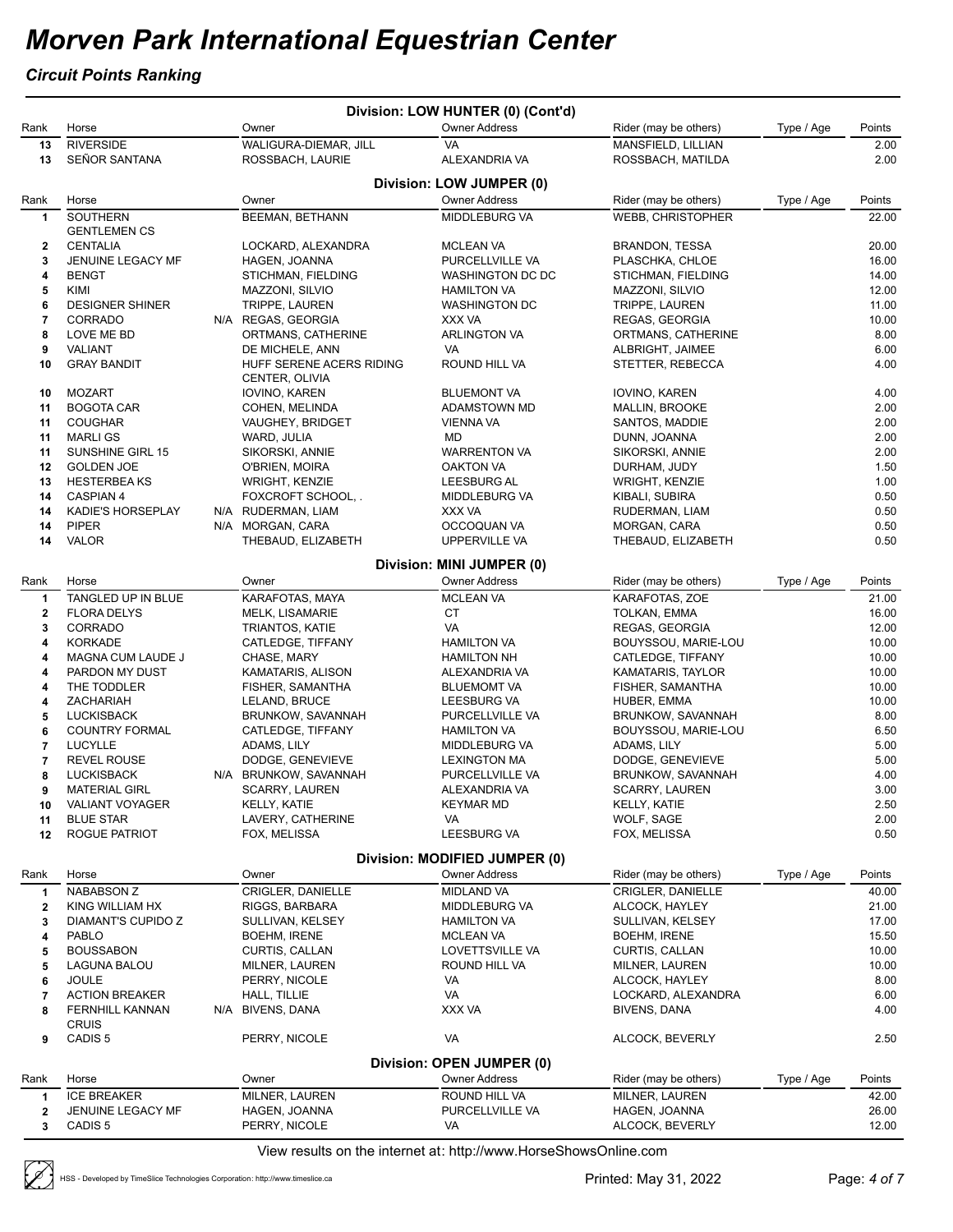#### *Circuit Points Ranking*

|              |                           |                             | Division: OPEN JUMPER (0) (Cont'd)    |                          |            |        |
|--------------|---------------------------|-----------------------------|---------------------------------------|--------------------------|------------|--------|
| Rank         | Horse                     | Owner                       | <b>Owner Address</b>                  | Rider (may be others)    | Type / Age | Points |
| 4            | <b>JOULE</b>              | PERRY, NICOLE               | <b>VA</b>                             | ALCOCK, HAYLEY           |            | 8.00   |
| 5            | <b>UNBROKEN</b>           | N/A BAYLEY, BROOKE          | MIDDLEBURG VA                         | BAYLEY, BROOKE           |            | 4.00   |
| 6            | <b>OPTIMIST</b>           | N/A LEE, PHELICIA           | XXX VA                                | MILLER, KATHRYN          |            | 2.00   |
|              |                           |                             |                                       |                          |            |        |
|              |                           |                             | Division: PONY HUNTER (0)             |                          |            |        |
| Rank         | Horse                     | Owner                       | <b>Owner Address</b>                  | Rider (may be others)    | Type / Age | Points |
| 1            | LADYBUG                   | HAZEL, MICHELE              | <b>BROAD RUN VA</b>                   | VANSANT, BEATRICE        |            | 60.00  |
| $\mathbf{2}$ | <b>MY MCDREAMY</b>        | HASHWAH, MADELINE           | <b>MARSHALL VA</b>                    | HASHWAH, MADELINE        |            | 42.50  |
| 3            | <b>KID ROCK</b>           | TURNER, JANE                | SOUTH RIDING VA                       | MCLEAN, MAIA             |            | 24.50  |
| 4            | <b>GOTTA GET ROCKIN</b>   | LAVIOLETTE, ELIZA           | ASHBURN VA                            | LAVIOLETTE, ELIZA        |            | 23.00  |
|              |                           |                             |                                       |                          |            | 20.00  |
| 5            | PIEDMONT'S UPTOWN<br>GIRL | MILLER, AMY                 | <b>WARRENTON VA</b>                   | MILLER, ELIZABETH        |            |        |
|              |                           |                             |                                       |                          |            |        |
| 6            | <b>BLOWING ROCK</b>       | DESTANLEY, BETH             | <b>LEESBURG VA</b>                    | DESTANLEY, CAMILLE       |            | 18.50  |
| 7            | <b>FORGET ME KNOT</b>     | FOX, LINDSAY                | ALDIE VA                              | <b>CURRAN, MARY</b>      |            | 16.00  |
| 8            | WONDERLAND                | QUIET HAVEN FARM LLC, .     | <b>CLIFTON VA</b>                     | <b>GREINER, SLOANE</b>   |            | 14.50  |
| 9            | <b>BIG BAD BUNNY</b>      | <b>JONES, AUBREY</b>        | <b>FREDERICK MD</b>                   | <b>JONES, AUBREY</b>     |            | 14.00  |
| 10           | <b>COTTONWOOD</b>         | KAUFFMAN RHINIER, HALEY     | PA                                    | CONNER, LACIE            |            | 10.50  |
| 11           | <b>FAIRCOURT ICEWINE</b>  | SPANU, ABBY                 | MD                                    | ARNOTO, KINLEY           |            | 7.50   |
| 12           | MIRABELL                  | <b>BLOME, ALEXA</b>         | PURCELLVILLE VA                       | BLOME, ALEXA             |            | 6.50   |
| 12           | <b>SUNDANCE</b>           | TURNER, JANE                | SOUTH RIDING VA                       | FREEMAN, SAVANNAH        |            | 6.50   |
| 12           | WESTWOOD OLIVER           | LINDSAY, LEIGH              | <b>ARLINGTON VA</b>                   | LINDSAY, LEIGH           |            | 6.50   |
|              | <b>TWIST</b>              |                             |                                       |                          |            |        |
| 13           | <b>HARD KNOCK LIFE</b>    | <b>BABBINGTON, JULIA</b>    | ALEXANDRIA VA                         | <b>BABBINGTON, JULIA</b> |            | 3.00   |
| 13           | WALNUT CREEK MOON         | DESTANLEY, BETH             | <b>LEESBURG VA</b>                    | JOHNS, ELIANA            |            | 3.00   |
|              | GLO                       |                             |                                       |                          |            |        |
|              | TANGLED UP IN BLUE        |                             | <b>MCLEAN VA</b>                      |                          |            | 2.00   |
| 14           |                           | KARAFOTAS, MAYA             |                                       | KARAFOTAS, ZOE           |            |        |
| 14           | <b>TASTE THE RAINBOW</b>  | WHYARD, SAVANAH             | ROUND HILL AL                         | WHYARD, SAVANAH          |            | 2.00   |
| 15           | SERENE NORTHERN           | HUFF, OLIVIA                | ROUND HILL VA                         | MAHOOD, CHARLOTTE        |            | 1.50   |
|              | <b>SHOSHONI</b>           |                             |                                       |                          |            |        |
|              |                           |                             | Division: PRE-SHORT STIRRUP (0)       |                          |            |        |
| Rank         | Horse                     | Owner                       | <b>Owner Address</b>                  | Rider (may be others)    | Type / Age | Points |
|              | <b>SPRING PLACE</b>       | <b>KERSHNER, CHERI</b>      | <b>WARRENTON VA</b>                   | RISINGER, ZOLA           |            | 30.00  |
| 1            |                           |                             |                                       |                          |            |        |
| $\mathbf{2}$ | <b>STORMY</b>             | YOUNG, TERRI                | LEESBURG VA                           | HUTTON, VIVIAN           |            | 26.00  |
| 3            | <b>CAPITOL HILL</b>       | MRAS, ELIZABETH             | <b>HAYMARKET VA</b>                   | <b>BUDD, ELLYSON</b>     |            | 22.00  |
| 4            | <b>CHARMSLEY JASPER</b>   | FRICK TAFAKOR, ASHLEIGH     | <b>MCLEAN VA</b>                      | COOLIDGE, CECILY         |            | 14.00  |
| 5            | <b>TOP SECRET</b>         | WILLSON-KRESSLER, SARAH     | LEESBURG VA                           | SWEENEY, MOLLY           |            | 12.00  |
| 6            | <b>ROMEO</b>              | MANSFIELD, LILLIAN          | ASHBURN VA                            | LAWFORD, PIPPA           |            | 11.00  |
| 7            | CAROUSEL                  | FIORE, CHRISTINE            | DELAPLANE VA                          | RISINGER, ZOLA           |            | 10.00  |
| 7            | <b>KING LOUIS</b>         | MALLIN, BROOKE              | LINCOLN VA                            | MALLIN, BEEZIE           |            | 10.00  |
| 8            | <b>POLOMO</b>             | WULF CREST FARM, .          | LEESBURG VA                           | HUMPHREY, HUNTER         |            | 4.50   |
| 9            | LOT'S OF LUCK             | <b>MARRA, LAUREN</b>        | LEESBURG VA                           | MARRA, CASSIA            |            | 1.00   |
| 10           | <b>SHAM'S LYRICAL</b>     | <b>MARRA, LAUREN</b>        | LEESBURG VA                           | CUMMINS, COLETTE         |            | 0.50   |
|              |                           |                             |                                       |                          |            |        |
|              |                           |                             | <b>Division: SCHOOLING HUNTER (0)</b> |                          |            |        |
| Rank         | Horse                     | Owner                       | <b>Owner Address</b>                  | Rider (may be others)    | Type / Age | Points |
| 1            | NOBLE KNIGHT              | N/A ECCLES, JENNIFER        | <b>FAIRFAX VA</b>                     | <b>ECCLES, JENNIFER</b>  |            | 20.00  |
| 2            | DATE NIGHT                | <b>BOCANER, ERICA</b>       | <b>FAIRFAX VA</b>                     | FIORE, CHRISTINE         |            | 17.00  |
| 2            | WILLIAMSBURG              | ROWAN, STEPHANIE            | ALDIE VA                              | ROWAN, STEPHANIE         |            | 17.00  |
| 3            | <b>GRAYSON</b>            | N/A CRITTENBERGER, DALE     | ALDIE VA                              | <b>HASTINGS, ERIN</b>    |            | 14.00  |
| 4            | DAPPER DAN                | FOXCROFT SCHOOL,.           | MIDDLEBURG VA                         | MUNOZ, ISABELLE          |            | 10.00  |
|              | <b>JUS'BREATH</b>         | MARRA, CARMEN               | MIDDLETOWN DE                         | WEBB, CHRISTOPHER        |            | 10.00  |
| 4            |                           |                             |                                       |                          |            |        |
| 5            | CASSIUS <sub>1</sub>      | <b>BEEMAN, BETHANN</b>      | MIDDLEBURG VA                         | WEBB, CHRISTOPHER        |            | 7.50   |
| 6            | <b>COTTONWOOD</b>         | KAUFFMAN RHINIER, HALEY     | PA                                    | CONNER, LACIE            |            | 6.50   |
| 7            | <b>ENCHANTING</b>         | N/A GOOD ROTHSTEIN, KIRSTEN | <b>MCLEAN VA</b>                      | HASTINGS, ERIN           |            | 6.00   |
| 7            | <b>RAPPAPORT</b>          | JOHNSON, BRIANNA            | OAKTON VA                             | <b>MOTION, LILLIBET</b>  |            | 6.00   |
| 7            | VIOLA BF                  | TAYLOR, HELEN               | <b>MCLEAN VA</b>                      | <b>TAYLOR, HELEN</b>     |            | 6.00   |
| 8            | <b>LAKESHORE</b>          | COXSEY, LEAH                | MIDDLEBURG VA                         | GIBBS, SARA              |            | 4.00   |
| 8            | <b>PARFAIT</b>            | FOLENS, NATASCHA            | <b>GREAT FALLS VA</b>                 | SHEAR-HEYMAN, BRETT      |            | 4.00   |
| 9            | <b>GG TRAVELIN MAN</b>    | COLLINS, REAGAN             | POTOMAC FALLS VA                      | COLLINS, REAGAN          |            | 3.00   |
| 10           | <b>CENTRIST</b>           | GLOVER, JULEANNA            | ALDIE VA                              | MUELLER, TIFFANY         |            | 2.50   |
| 11           | DUN PAINTIN'              | <b>BLOCHER, AUDREY</b>      | <b>MCLEAN VA</b>                      | <b>BLOCHER, AUDREY</b>   |            | 2.00   |
| 11           | <b>TARANTINO</b>          | LEWIS, AMY                  | <b>FAIRFAX STATION VA</b>             | LEWIS, AMY               |            | 2.00   |
| 12           | <b>AURORA</b>             | <b>GRAEFF, MARY KATE</b>    | VA                                    | DEL CORSO, CAROLINE      |            | 1.50   |
| 13           | <b>BON TEMPS</b>          | SHAVER, SAVANNAH            | LEESBURG VA                           | SHAVER, SAVANNAH         |            | 1.00   |
| 14           | <b>GQ'S D'MITRI</b>       | FLIS, KRISTI                |                                       | FLIS, KRISTI             |            | 0.50   |
|              |                           |                             | <b>FALLS CHURCH VA</b>                |                          |            |        |
| 14           | LIFES A TRIP              | BALLANTINE, LILLIAN         | <b>MCLEAN VA</b>                      | BALLANTINE, LILLIAN      |            | 0.50   |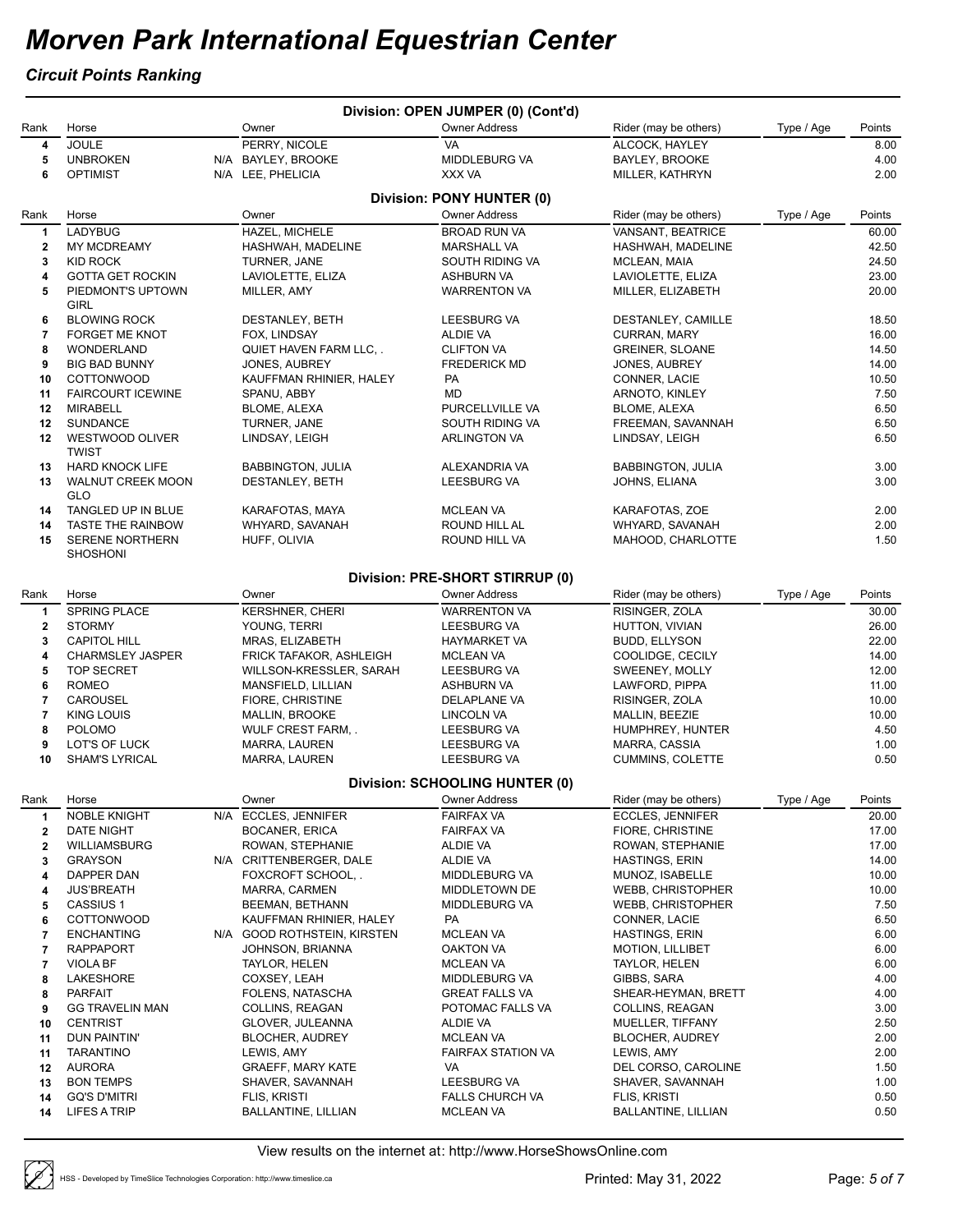### *Circuit Points Ranking*

|              |                                               |     |                                        | Division: SCHOOLING HUNTER (0) (Cont'd)       |                                     |            |              |
|--------------|-----------------------------------------------|-----|----------------------------------------|-----------------------------------------------|-------------------------------------|------------|--------------|
| Rank         | Horse                                         |     | Owner                                  | <b>Owner Address</b>                          | Rider (may be others)               | Type / Age | Points       |
| 15           | HIT THE TOWN<br><b>RUNNING</b>                |     | AYERS, MARGARET                        | <b>MCLEAN VA</b>                              | AYERS, MARGARET                     |            | 0.00         |
|              |                                               |     |                                        |                                               |                                     |            |              |
|              |                                               |     |                                        | Division: SCHOOLING JUMPER (0)                |                                     |            |              |
| Rank         | Horse                                         |     | Owner                                  | <b>Owner Address</b>                          | Rider (may be others)               | Type / Age | Points       |
| 1            | <b>TITO TONIGHT</b>                           |     | FOX, MELISSA                           | <b>LEESBURG VA</b>                            | FOX, MELISSA                        |            | 20.00        |
| $\mathbf 2$  | <b>GRAY BANDIT</b>                            |     | HUFF SERENE ACERS RIDING               | ROUND HILL VA                                 | STETTER, REBECCA                    |            | 10.00        |
|              |                                               |     | CENTER, OLIVIA                         |                                               |                                     |            |              |
| 2            | THE TODDLER                                   |     | FISHER, SAMANTHA                       | <b>BLUEMOMT VA</b>                            | FISHER, SAMANTHA                    |            | 10.00        |
| $\mathbf 2$  | <b>WINSTON</b>                                |     | N/A ROSSI, ANGELINA                    | XXX VA                                        | ROSSI, ANGELINA                     |            | 10.00        |
| 3<br>4       | <b>KYNYMONT CASSIDY</b><br>THREE THIRTY THREE |     | N/A ZOLET, CAITLIN<br>N/A YOUNG, ERIKA | <b>BETHESDA MD</b><br>XXX VA                  | ZOLET, CAITLIN                      |            | 8.00<br>4.00 |
|              |                                               |     |                                        |                                               | YOUNG, ERIKA                        |            |              |
|              |                                               |     |                                        | <b>Division: SHORT STIRRUP EQUITATION (0)</b> |                                     |            |              |
| Rank         | Horse                                         |     | Owner                                  | <b>Owner Address</b>                          | Rider (may be others)               | Type / Age | Points       |
| $\mathbf{1}$ | <b>CHILLY WILLY</b>                           |     | N/A GLOVER, MARYLOU                    | <b>ALDIE VA</b>                               | GLOVER, LEO                         | 9          | 20.00        |
| 1            | <b>STORMY MONDAY</b>                          |     | YOUNG, TERRI                           | <b>LEESBURG VA</b>                            | RODRIGUEZ, MADELYN                  |            | 20.00        |
| $\mathbf{2}$ | <b>CHILLY WILLY</b>                           |     | GLOVER, MARY LOU                       | VA                                            | <b>GLOVER REITER,</b>               |            | 18.00        |
|              |                                               |     |                                        |                                               | <b>LEOPOLD</b>                      |            |              |
| 3            | <b>LOAFERS LODGE</b><br>PERTER PAN            |     | HELFRICH - SMITH, MADISON              | MIDDLEBURG VA                                 | HELFRICH - SMITH,<br><b>MADISON</b> |            | 17.00        |
| 4            | <b>SPRING PLACE</b>                           |     | <b>KERSHNER, CHERI</b>                 | <b>WARRENTON VA</b>                           | RISINGER, ZOLA                      |            | 11.00        |
| 5            | <b>BIPPITY BOPPITY BLUE</b>                   |     | N/A CONNOR, LACIE                      | XXX VA                                        | CONNOR, LACIE                       |            | 10.50        |
| 6            | GOOD TO GO                                    |     | N/A JONES, CATINA                      | <b>FREDERICK MD</b>                           | QUARANTILLO, ROSE                   |            | 10.00        |
| 7            | CAROUSEL                                      |     | FIORE, CHRISTINE                       | DELAPLANE VA                                  | PEARSON, KAYDENCE                   |            | 6.00         |
| 8            | <b>KNIGHT'S ROYAL</b>                         |     | N/A KIRKPATRICK, MELISSA               | <b>HERDON VA</b>                              | KIRKPATRICK, NATALIE                |            | 5.00         |
|              | <b>OLYMPIAN</b>                               |     |                                        |                                               |                                     |            |              |
| 9            | ORCHARD HILLS                                 |     | THOMAS, ALLIE ROSS                     | MIDDLEBURG VA                                 | THOMAS, ALLIE ROSS                  |            | 4.50         |
|              | DIPPED IN GOLD                                |     |                                        |                                               |                                     |            |              |
| 10           | <b>CLOUD COVER</b>                            |     | DETEMPLE, JILL                         | <b>MCLEAN VA</b>                              | QUARANTILLO, ROSE                   |            | 4.00         |
| 10           | HI HOPES HUNTERS<br><b>MOON</b>               |     | <b>GRAHAM, JENNY</b>                   | <b>STERLING VA</b>                            | WEIMER, LEXI                        |            | 4.00         |
| 10           | SUMMERFORD'S                                  |     | SUMMERFORD STABLES, LLC, .             | JONESBOROUGH TN                               | JOHNSON, JOCELYNN                   |            | 4.00         |
|              | <b>RETURN TO</b>                              |     |                                        |                                               |                                     |            |              |
|              | <b>NEVERLAND</b>                              |     |                                        |                                               |                                     |            |              |
| 11           | <b>WESCOTT KS</b>                             |     | N/A EICHNER, CAROL                     | LOVETTSVILLE VA                               | WELSH, CHLOE                        |            | 2.00         |
| $12 \,$      | <b>BELLA NOTTE</b>                            |     | AMARAL-MCKEE, CHERYL                   | <b>REHOBOTH MA</b>                            | <b>SCHEURICH, LILY</b>              |            | 1.50         |
| 12           | LITTLE BIT OF SASS                            |     | TURNER, JANE                           | SOUTH RIDING VA                               | JEDAMSKI, OLIVIA                    |            | 1.50         |
| 13           | THE SUN KING                                  |     | DESTANLEY, BETH                        | <b>LEESBURG VA</b>                            | STRINGFELLOW, CHLOE                 |            | 1.00         |
| 14           | <b>SNEAK A PEEK</b>                           |     | MILLPOINT FARM, .                      | VA                                            | <b>GREENBERG, ANA</b>               |            | 0.50         |
| 14           | <b>TIPTON</b>                                 |     | N/A HOURSER, CORIANDER                 | XXX VA                                        | HOURSER, CORIANDER                  |            | 0.50         |
|              |                                               |     |                                        | <b>Division: SHORT STIRRUP HUNTER (0)</b>     |                                     |            |              |
| Rank         | Horse                                         |     | Owner                                  | <b>Owner Address</b>                          | Rider (may be others)               | Type / Age | Points       |
| 1            | <b>KNIGHT'S ROYAL</b>                         |     | N/A KIRKPATRICK, MELISSA               | <b>HERDON VA</b>                              | KIRKPATRICK, NATALIE                |            | 20.00        |
|              | OLYMPIAN                                      |     |                                        |                                               |                                     |            |              |
| 1            | <b>LOAFERS LODGE</b>                          |     | HELFRICH - SMITH, MADISON              | MIDDLEBURG VA                                 | <b>HELFRICH - SMITH,</b>            |            | 20.00        |
|              | PERTER PAN                                    |     |                                        |                                               | <b>MADISON</b>                      |            |              |
| 1            | ORCHARD HILLS                                 |     | THOMAS, ALLIE ROSS                     | MIDDLEBURG VA                                 | THOMAS, ALLIE ROSS                  |            | 20.00        |
|              | DIPPED IN GOLD                                |     |                                        |                                               |                                     |            |              |
| 2            | GYPSY'S HAPPY GO<br><b>LUCKY</b>              |     | TURNER, JANE                           | PURCELLVILLE VA                               | MCALINN, MEGAN                      |            | 14.50        |
| 3            | <b>BIPPITY BOPPITY BLUE</b>                   | N/A | CONNOR, LACIE                          | XXX VA                                        | MACON, AVERY                        |            | 12.00        |
| 4            | <b>WESCOTT KS</b>                             |     | N/A EICHNER, CAROL                     | LOVETTSVILLE VA                               | WELSH, CHLOE                        |            | 10.50        |
| 5            | LITTLE BIT OF SASS                            |     | TURNER, JANE                           | SOUTH RIDING VA                               | JEDAMSKI, OLIVIA                    |            | 9.00         |
| 6            | SNEAK A PEEK                                  |     | MILLPOINT FARM, .                      | VA                                            | <b>GREENBERG, ANA</b>               |            | 6.50         |
| 7            | <b>BELLA NOTTE</b>                            |     | AMARAL-MCKEE, CHERYL                   | REHOBOTH MA                                   | <b>SCHEURICH, LILY</b>              |            | 6.00         |
| 7            | CAROUSEL                                      |     | FIORE, CHRISTINE                       | <b>DELAPLANE VA</b>                           | PEARSON, KAYDENCE                   |            | 6.00         |
| 8            | <b>CLOUD COVER</b>                            |     | DETEMPLE, JILL                         | <b>MCLEAN VA</b>                              | <b>QUARANTILLO, ROSE</b>            |            | 4.50         |
| 9            | <b>TIPTON</b>                                 |     | N/A HOURSER, CORIANDER                 | XXX VA                                        | HOURSER, CORIANDER                  |            | 2.50         |
| 10           | <b>CHILLY WILLY</b>                           |     | N/A GLOVER, MARYLOU                    | ALDIE VA                                      | GLOVER, LEO                         | 9          | 2.00         |
| 10           | HI HOPES HUNTERS                              |     | <b>GRAHAM, JENNY</b>                   | STERLING VA                                   | WEIMER, LEXI                        |            | 2.00         |
|              | <b>MOON</b>                                   |     |                                        |                                               |                                     |            |              |
| 10<br>10     | <b>POLOMO</b><br>ROLLINGWOODS ROCK            |     | WULF CREST FARM, .<br>HITCHEN, MELANIE | LEESBURG VA<br>MIDDLEBURG VA                  | LIMAYE, LAIA<br>HITCHEN, MADILYN    |            | 2.00<br>2.00 |
|              | <b>MY WORLD</b>                               |     |                                        |                                               |                                     |            |              |
| 11           | <b>STORMY MONDAY</b>                          |     | YOUNG, TERRI                           | <b>LEESBURG VA</b>                            | RODRIGUEZ, MADELYN                  |            | 1.00         |
| 12           | GOOD TO GO                                    |     | N/A JONES, CATINA                      | <b>FREDERICK MD</b>                           | QUARANTILLO, ROSE                   |            | 0.50         |
|              |                                               |     |                                        |                                               |                                     |            |              |